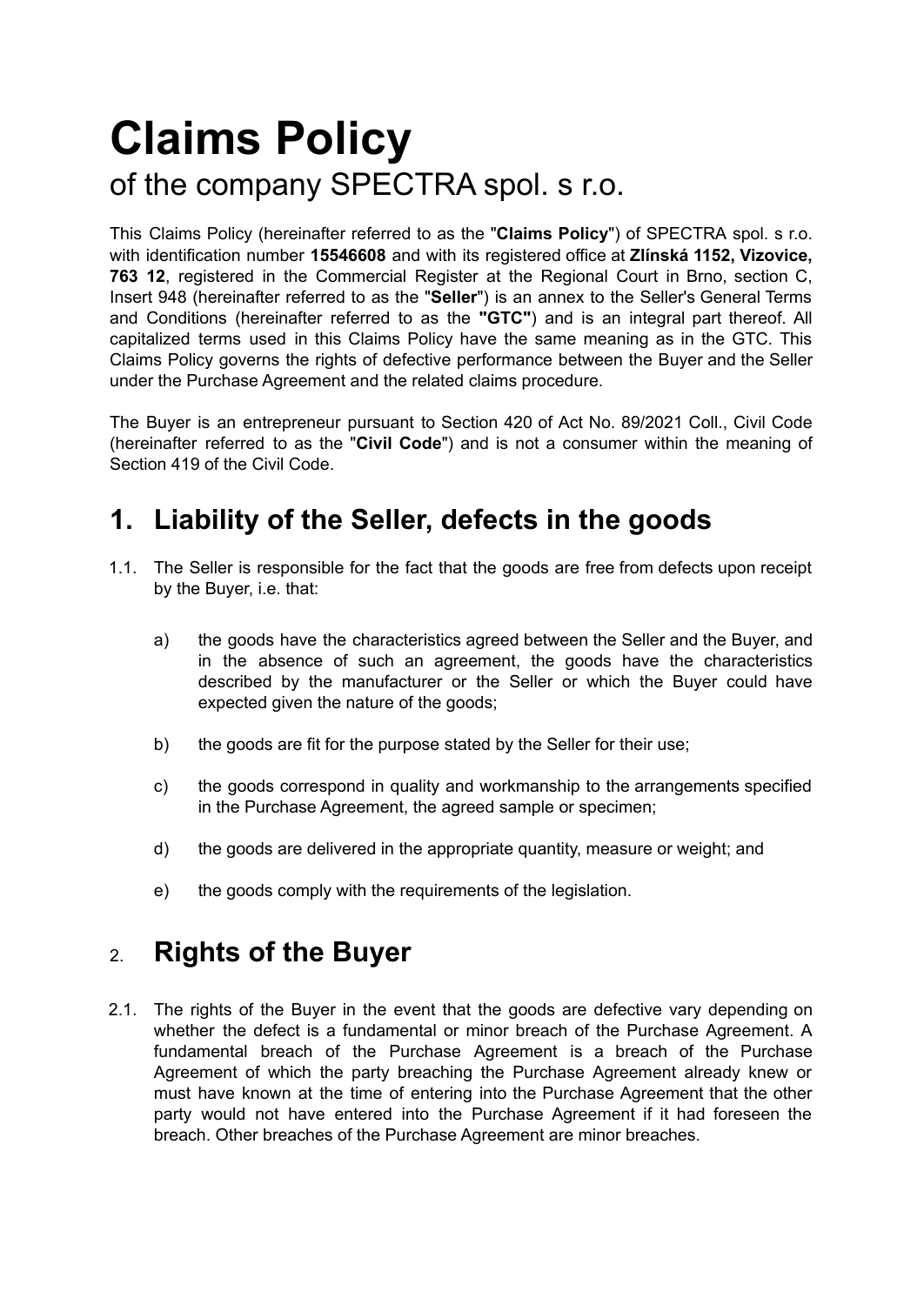- 2.2. In the event that the goods have a defect that constitutes a fundamental breach of the Purchase Agreement (regardless of whether the defect is removable or irremovable), the Buyer may demand:
	- a) remedy of the defect by supplying new goods (things) without defect or by supplying the missing goods;
	- b) the defect is repaired free of charge;
	- c) a reasonable discount on the purchase price; or
	- d) refund of the purchase price on the basis of withdrawal from the Purchase Agreement.
- 2.3. In the case of a defect that constitutes a minor breach of the Purchase Agreement (regardless of whether the defect is removable or irremovable), the Buyer is entitled to:
	- a) remedy the defect by supplying new goods (items) without the defect or by supplying the missing goods; or
	- b) a reasonable discount on the purchase price.
- 2.4. If the Seller is able to eliminate the defect by repair or delivery of a new defect-free performance within 30 days of the claim, the Buyer is obliged to accept the method proposed by the Seller.
- 2.5. The Buyer acknowledges that it is not entitled to rights from defective performance in the following cases:
	- a) if the time for claiming the goods has expired;
	- b) if the defect in the goods was caused by improper use, failure to follow the Seller's instructions, improper handling, installation, operation or other manipulation;
	- c) if the goods have been properly manufactured in accordance with incorrect documents and/or instructions of the Buyer and the goods conform to such documents and/or instructions;
	- d) if the perishability of the goods is less than 3% in the case where the subject of the Purchase Agreement was the delivery of 100 or more pieces of the same type of goods;
	- e) if the difference in the concentration and/or composition of the goods is within the permitted range according to the accompanying documentation or the variation is less than + - 3% of the concentration of the individual substances;
	- f) if it is clear from the nature of the goods that the quantity specified in the Purchase Agreement is only approximate and the difference between the quantity specified in the Purchase Agreement and the quantity actually delivered is no more than 5% in either direction;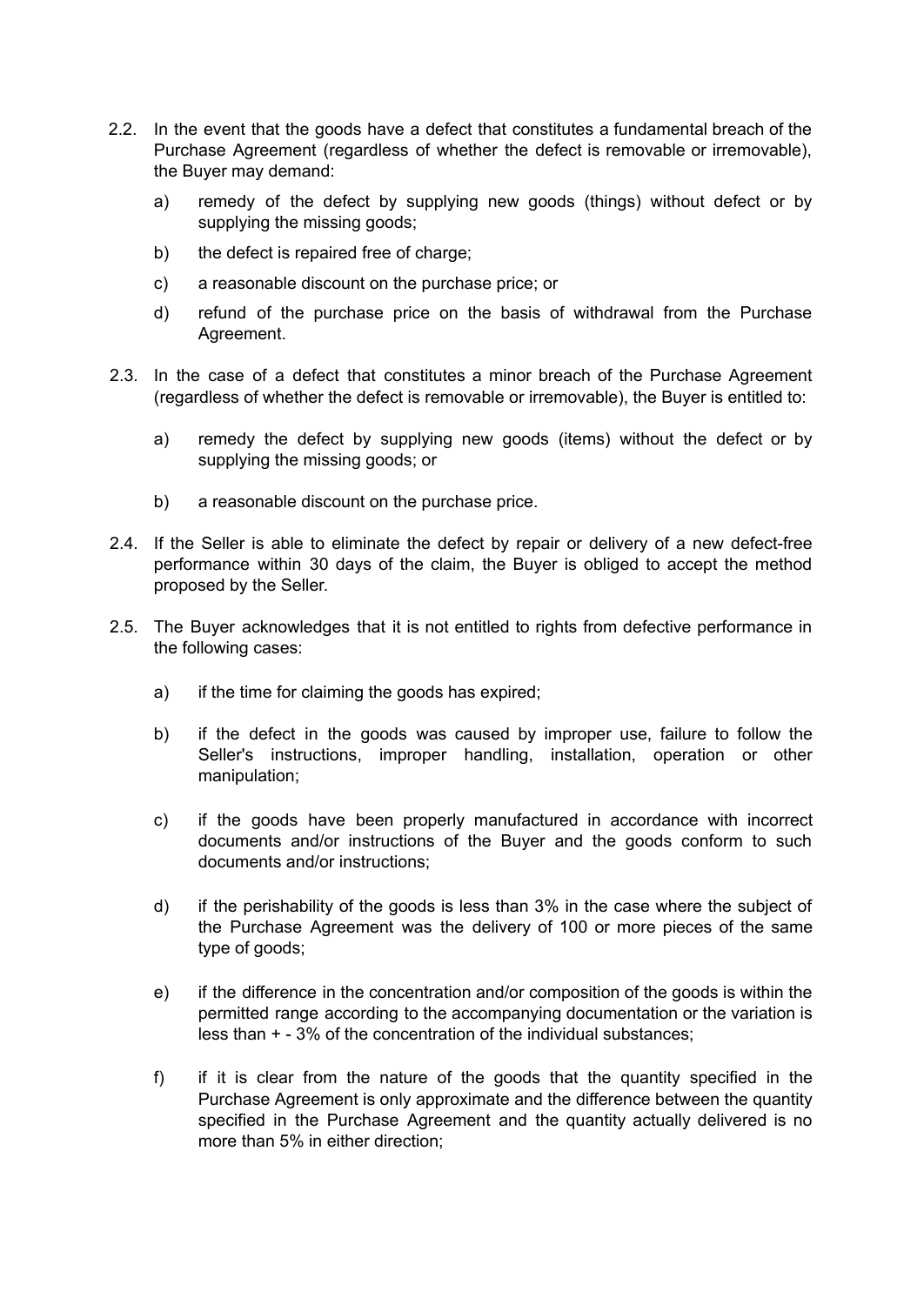- g) if the Buyer has concluded a Purchase Agreement in respect of goods which were defective and have been discounted for their defect; the Seller shall not be liable for the defect for which the goods have been discounted;
- h) if the defect was caused by the Buyer or by force majeure; or
- i) if it is a defect in the goods, which the Buyer should have noticed with the exercise of ordinary care already at the conclusion of the Purchase Agreement.

## **3. Course of the Claim Procedure**

- **3.1.** The Buyer is obliged to check the goods and their condition immediately after receipt to ensure that the goods are free from defects.
- **3.2.** When transporting goods using the services used by the Seller to transport the goods to the Buyer, damage to the shipment or its contents (goods) may occur. If the carrier or courier service delivers a shipment that is visibly damaged (including cases where it can be seen on the packaging that it has been exposed to weather or water), the Buyer has the right to refuse to accept the shipment, indicating the reason for the damage to the packaging. If the Buyer still wants to take over the goods, it will draw up a damage report with the carrier. The carrier or courier service will then handle the claim if the contents of the package are damaged. If the Buyer does not sign this damage report with the carrier, the Buyer may not be entitled to the rights of defective performance in connection with defects caused by the transport of the goods. In the event that the Buyer, after opening the packaging, finds physical damage to the goods, which may be damaged due to transport, it is obliged to file such a claim immediately within 14 hours with the Seller, who will inform the Buyer about the further procedure.
- **3.3.** The Buyer is obliged to notify the Seller of other defects immediately, but no later than 5 working days after receipt of the goods. The Buyer is obliged to notify the Buyer the defects (claim) in writing to the Seller's address or electronically to the Seller's e-mail [reklamace@spectrachemie.cz](mailto:reklamace@spectrachemie.cz) and properly justify the claim. In the notification, preferably via the Complaint Form, the Buyer is obliged to provide a description of the defect, the contact details of the Buyer, the invoice and, if applicable, the delivery note. Without these documents, the Seller may evaluate the claim as unjustified, reject it and return the goods back to the Buyer at the Buyer's expense and risk.
- **3.4.** The Buyer shall not be entitled to reimbursement of the costs incurred for the claim of the goods and for the claims procedure in general.
- **3.5.** When making <sup>a</sup> claim, the Buyer shall deliver the claimed goods to the Seller's address at its own expense and risk, unless the Seller gives the Buyer different instructions. By agreement with the Seller, only the defective part may be delivered for a claim. If the Buyer sends goods for claim by transport service, it is obliged to visibly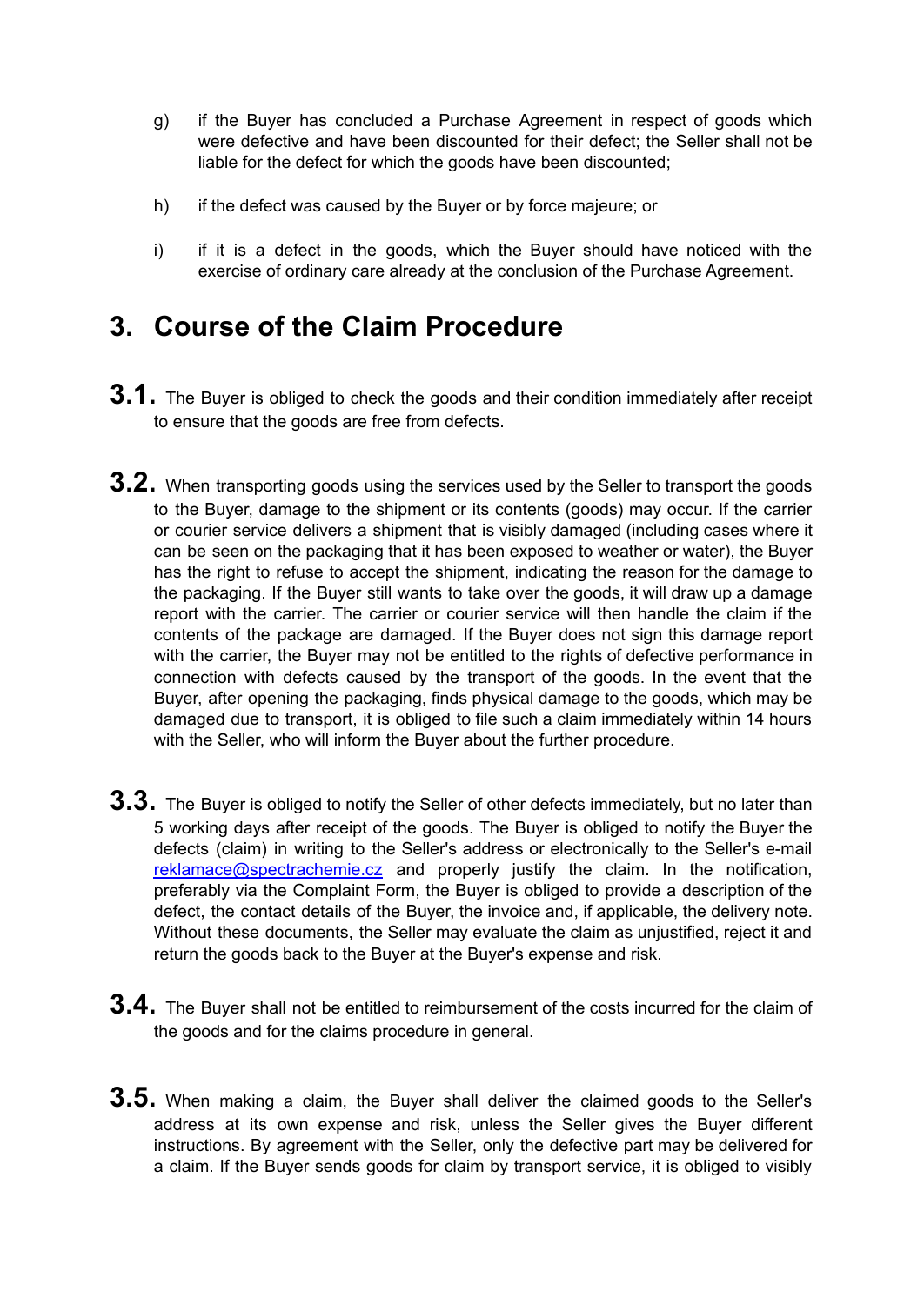mark the package with the inscription CLAIM - this measure is necessary to speed up the identification of the shipment.

- **3.6.** The Seller, after examining the submitted documents and <sup>a</sup> cursory inspection of the claimed goods:
	- a) accepts the claim as justified and settles it on the spot;
	- b) rejects the claim as unjustified and returns the claimed goods to the Buyer at his expense;
	- c) accepts the claimed goods for a professional assessment, based on the results of which the claim will either be recognized as justified and properly handled, or it will be rejected and the goods will be returned to the Buyer at its expense.
- 3.7. The Seller shall set a reasonable time limit for the settlement of the claim, taking into account the nature of the defects in the goods and the possible resolution of the claim.
- 3.8. In the case where the Buyer delivers the claimed goods to the Seller, it is obliged to pack them in suitable packaging to prevent damage or change of quality. The Buyer shall ensure that the goods claimed are clean and complete. Otherwise, the Seller is not obliged to deal with the claim and is entitled to send the goods back to the Buyer at the Buyer's expense.
- 3.9. The Buyer is obliged to obey the Seller's instructions and store or dispose of the goods according to the Buyer's instructions so that the defect can be examined. In the event that an on-site inspection, test or experiment is necessary to assess the defect, the Buyer is obliged to allow the Seller to enter the place where the goods are located and to provide the Seller and, if applicable, the manufacturer of the goods with the necessary assistance, all at its own expense.
- 3.10. In the case of a rejected claim, the Seller shall issue a written confirmation to the Buyer (Complaint form) with the reasons for such rejection. If the Seller accepts the Buyer's claim as justified, the Seller shall issue the Buyer with a claim report - a written confirmation (Complaint form) of the content and time of the claim.
- 3.11. In the event that a dispute arises between the Buyer and the Seller regarding the resolution of the claim or in connection with it and the parties fail to resolve the dispute for more than 30 days, the Buyer and the Seller undertake to use an independent expert registered in the list of experts and interpreters maintained by the Ministry of Justice of the Czech Republic, on which they agree and which will be in the list of experts maintained for the required field. The dispute shall be deemed to have arisen at the moment when the Seller receives a written or e-mail notification of the disputed outcome of the claim. If the Buyer and the Seller do not agree on a specific expert within 14 days, each party is entitled to propose one expert registered in the list of experts maintained by the Ministry of Justice for the required field within 14 days and send this proposal in writing or by e-mail to the other party. The expert who will resolve the dispute shall be determined by lot from among the experts proposed by the parties.